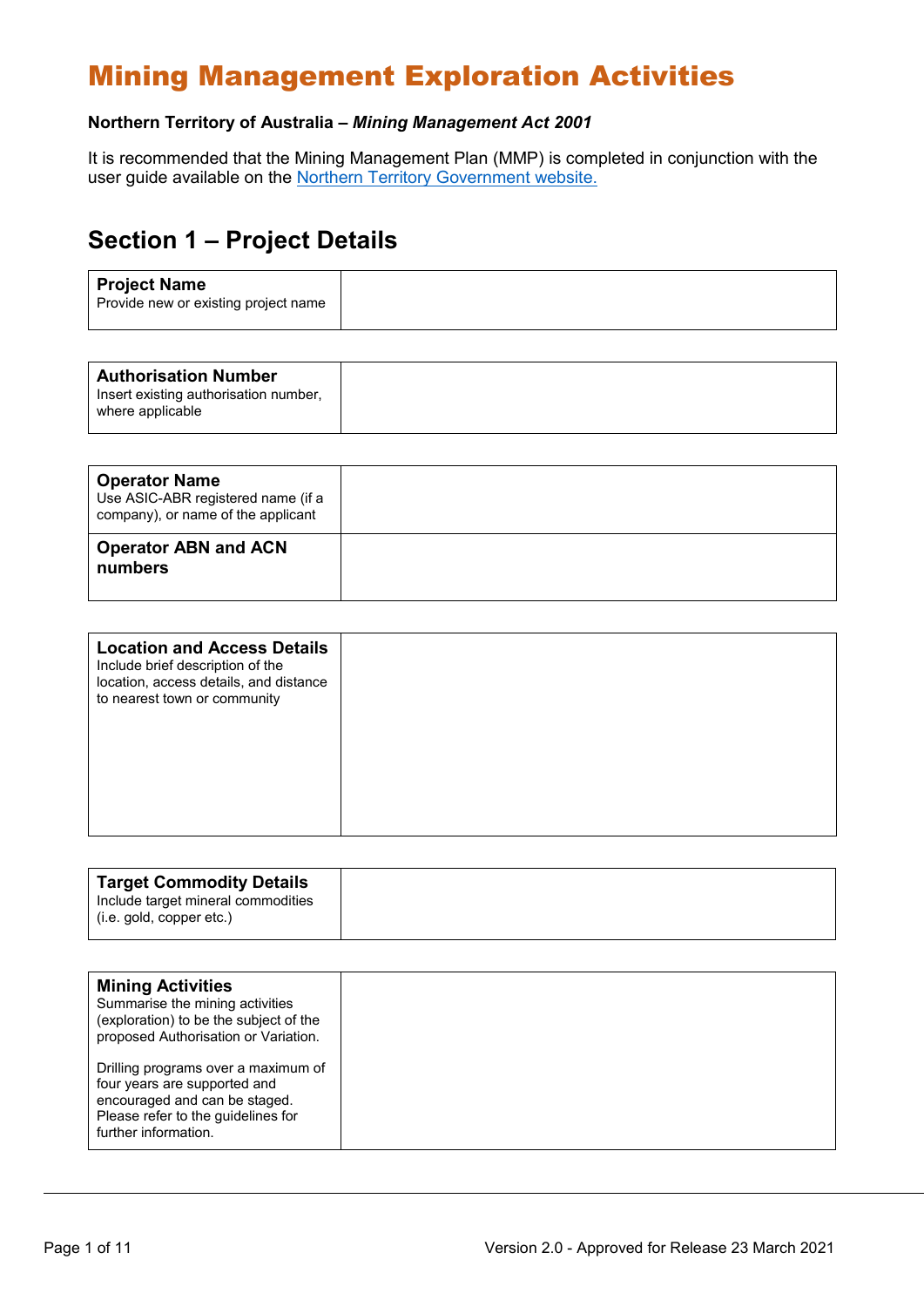| <b>Proposed Schedule</b>          |
|-----------------------------------|
| Include start and finish dates of |
| ground disturbing work            |
|                                   |

#### **Mining Interest and Land Ownership**

List the mining interests (titles), the title holder name/s, the title expiry date and the Property name/Land holder (e.g. pastoralist or Aboriginal land trust) for each title.

| <b>Title</b><br><b>Number</b> | <b>Title Holder</b> | <b>Expiry Date</b> | <b>Underlying Property Name or</b><br><b>Land Holder</b> |
|-------------------------------|---------------------|--------------------|----------------------------------------------------------|
|                               |                     |                    |                                                          |
|                               |                     |                    |                                                          |
|                               |                     |                    |                                                          |
|                               |                     |                    |                                                          |
|                               |                     |                    |                                                          |
|                               |                     |                    |                                                          |
|                               |                     |                    |                                                          |
|                               |                     |                    |                                                          |

Delete or add rows as required

Please note a Land Access Agreement (LAA) is required for disturbance proposed on Pastoral Properties on Exploration Licence (EL).

#### **Organisational Structure**

| <b>Position Title</b>           | <b>Name</b> |
|---------------------------------|-------------|
| <b>Managing Director</b>        |             |
| General Manager                 |             |
| <b>Exploration Manager</b>      |             |
| Senior Geologist                |             |
| <b>Environmental Manager</b>    |             |
| <b>Radiation Safety Officer</b> |             |

Delete or add rows for various position titles as required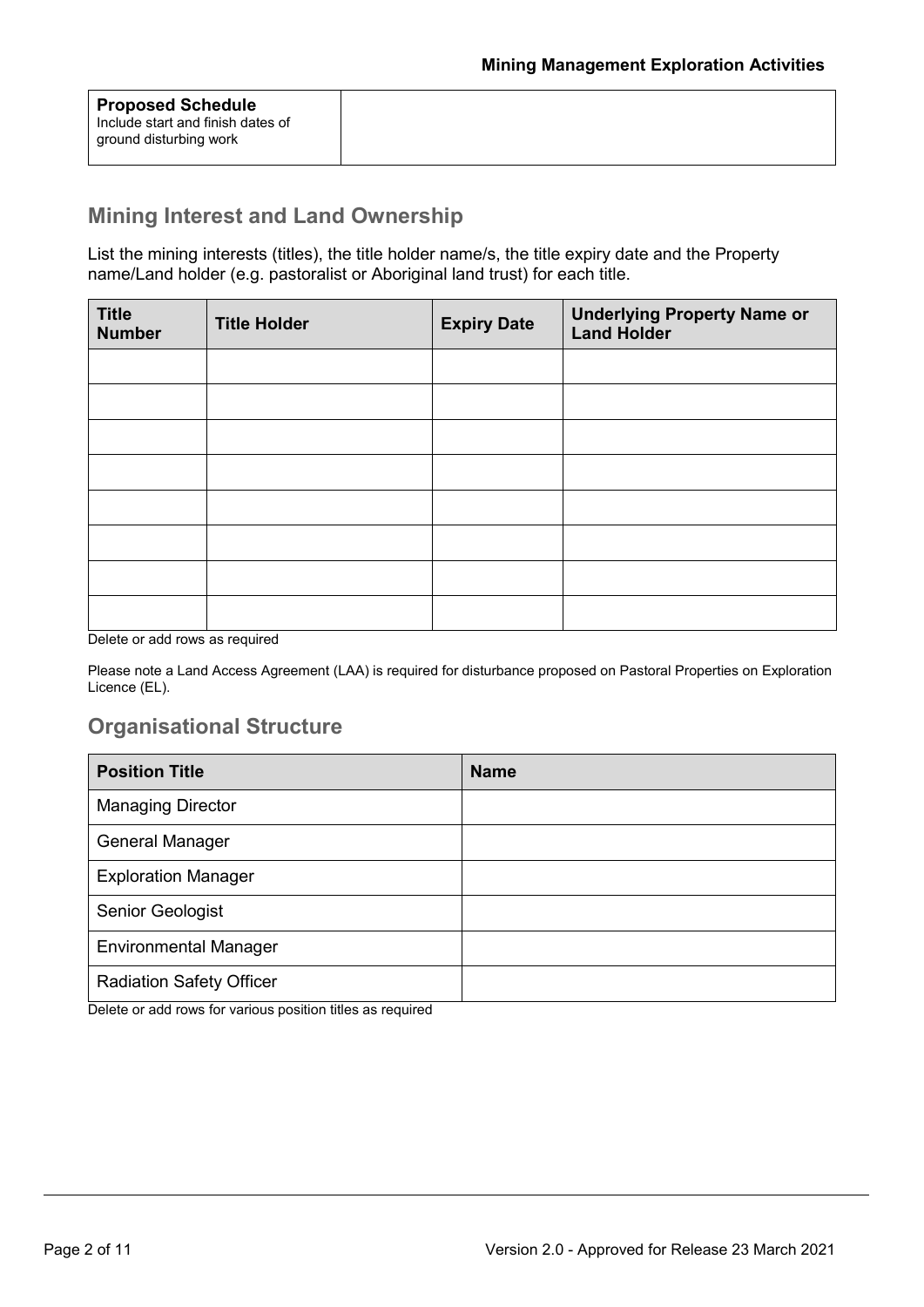### **Section 2 – Operator Self-Assessment of the Environmental Risk**

The purpose of this self-assessment is to ensure Operators complete a project risk assessment of potential environmental impacts and are aware of other legislative obligations from various Agencies. As a result of this self-assessment, further information may be required in the form of a management plan to enable full assessment of the MMP. If you have any queries please contact a Mining Officer prior to submitting the MMP. Useful resources to assist with this self-assessment are provided in the User Guide.

#### **Environmental considerations**

| <b>ASSESSMENT</b><br><b>ASPECT</b>                                                                                                                        | <b>YES</b><br><b>or</b><br><b>NO</b> | <b>ACTIONS REQUIRED</b><br>(if answered YES)                                                                                                                                                                                                                               | <b>APPENDED</b><br><b>INFORMATION</b><br>(e.g. evidence of<br>consultation with<br>DEPWS and/or<br>management plan<br>where required).                                                                                                                                                                                                                   |
|-----------------------------------------------------------------------------------------------------------------------------------------------------------|--------------------------------------|----------------------------------------------------------------------------------------------------------------------------------------------------------------------------------------------------------------------------------------------------------------------------|----------------------------------------------------------------------------------------------------------------------------------------------------------------------------------------------------------------------------------------------------------------------------------------------------------------------------------------------------------|
| Step 1:<br>Are there any<br>threatened flora<br>and fauna<br>species or<br>habitats of<br>significance that<br>may occur in the<br>proposed work<br>area? |                                      | The Operator must assess the likelihood of<br>threatened species or their habitats occurring at<br>or near the site. If the likelihood is high, then a<br>"Significant Impact Assessment" must be<br>undertaken and appended to this document.                             | e.g.<br>- Consulted<br><b>EPBC Protected</b><br><b>Matters Search</b><br>Tool and<br>appended it to<br>this document.<br>- Consulted<br><b>EPBC Protected</b><br><b>Matters Search</b><br>Tool and<br>previous<br><b>Biodiversity</b><br>Management<br>Plan, which is still<br>current/related to<br>the proposed<br>work, appended<br>to this document. |
| Step 2:<br>Are there any<br>known declared<br>weeds within the<br>proposed work<br>area?                                                                  |                                      | Seek advice from DEPWS - Weed Management<br>Branch to determine if weeds are present on site<br>and ensure management measures are<br>appropriate for the level of activity proposed and<br>attach a Weed Management Plan (if required).                                   |                                                                                                                                                                                                                                                                                                                                                          |
| Step 3:<br>Will you be using<br>water from bores<br>or other sources<br>for the operation?                                                                |                                      | Water related matters on mineral titles are no<br>longer exempt from the Water Act 1992. Please<br>consult with DEPWS Water Resources and/or<br>familiarise yourself with the Water Act to ensure<br>compliance under this Act when undertaking<br>exploration activities. |                                                                                                                                                                                                                                                                                                                                                          |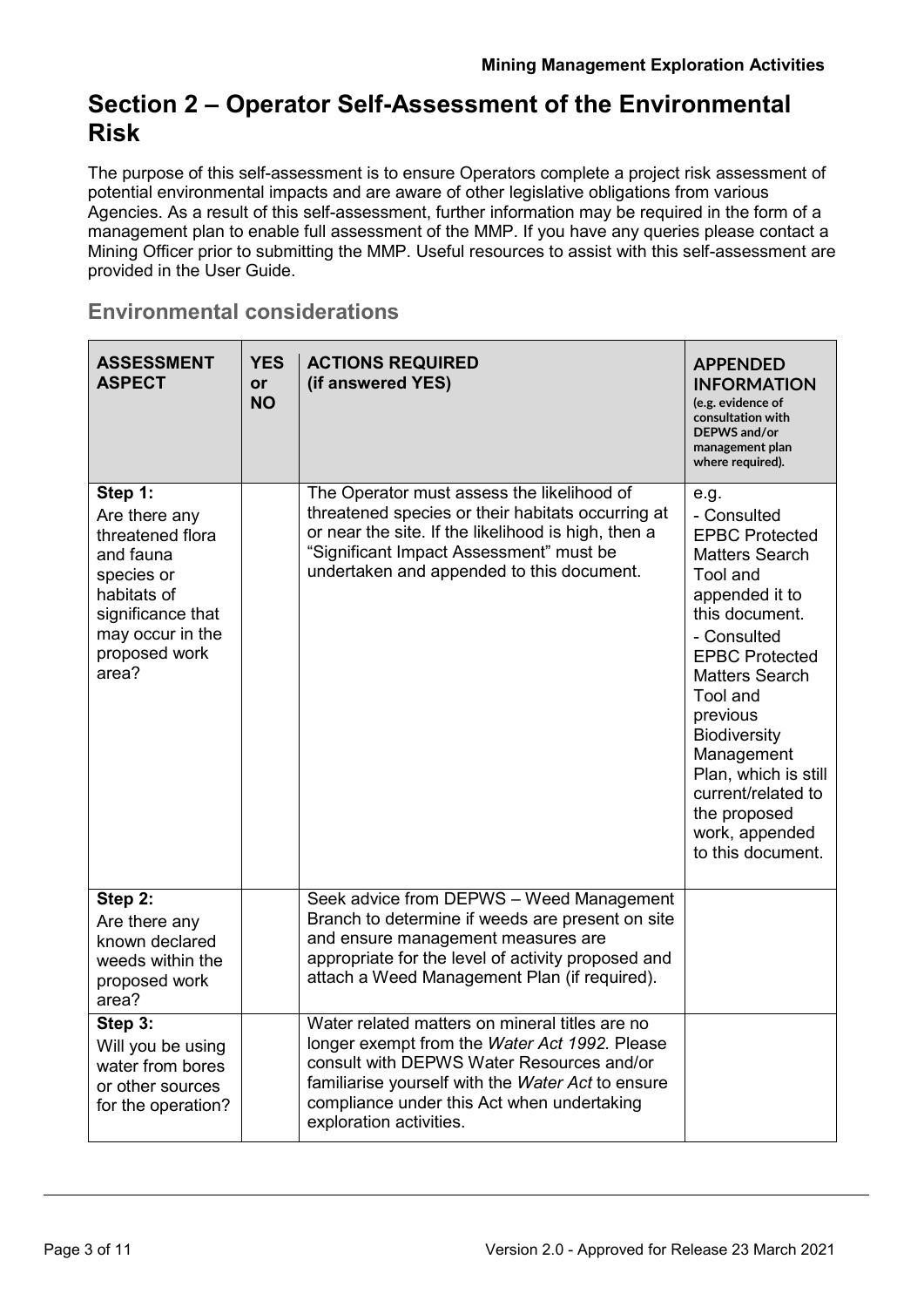| <b>ASSESSMENT</b><br><b>ASPECT</b>                                                             | <b>YES</b><br><b>or</b><br><b>NO</b> | <b>MANAGEMENT REQUIREMENTS</b>                                                                                                                                                                                                                          |
|------------------------------------------------------------------------------------------------|--------------------------------------|---------------------------------------------------------------------------------------------------------------------------------------------------------------------------------------------------------------------------------------------------------|
| Step 4:<br>Is your project<br>likely to have a<br>significant impact<br>on the<br>environment? |                                      | Refer to the NTEPA Environmental Factors and Objectives<br>Guideline.                                                                                                                                                                                   |
| Step 5:<br>Are there<br>Aboriginal sacred<br>sites in the<br>Project area?                     |                                      | Sacred Sites are protected under the NT Aboriginal Sacred Sites Act<br>1989 and administered by the Aboriginal Areas Protection Authority<br>(AAPA). It is recommended that advice be sought from AAPA in<br>relation to sacred site protection.        |
| Step 6:<br>Are there<br>archaeological<br>and heritage sites<br>in the Project<br>area?        |                                      | Heritage and archaeology sites are protected in the NT.<br>NT Department of Territory Families, Housing and Communities<br>(DTFHC) administers the Heritage Act 2011.<br>Seek advice in relation to protection of heritage and archaeological<br>sites. |

### **Environmental assessment and cultural considerations**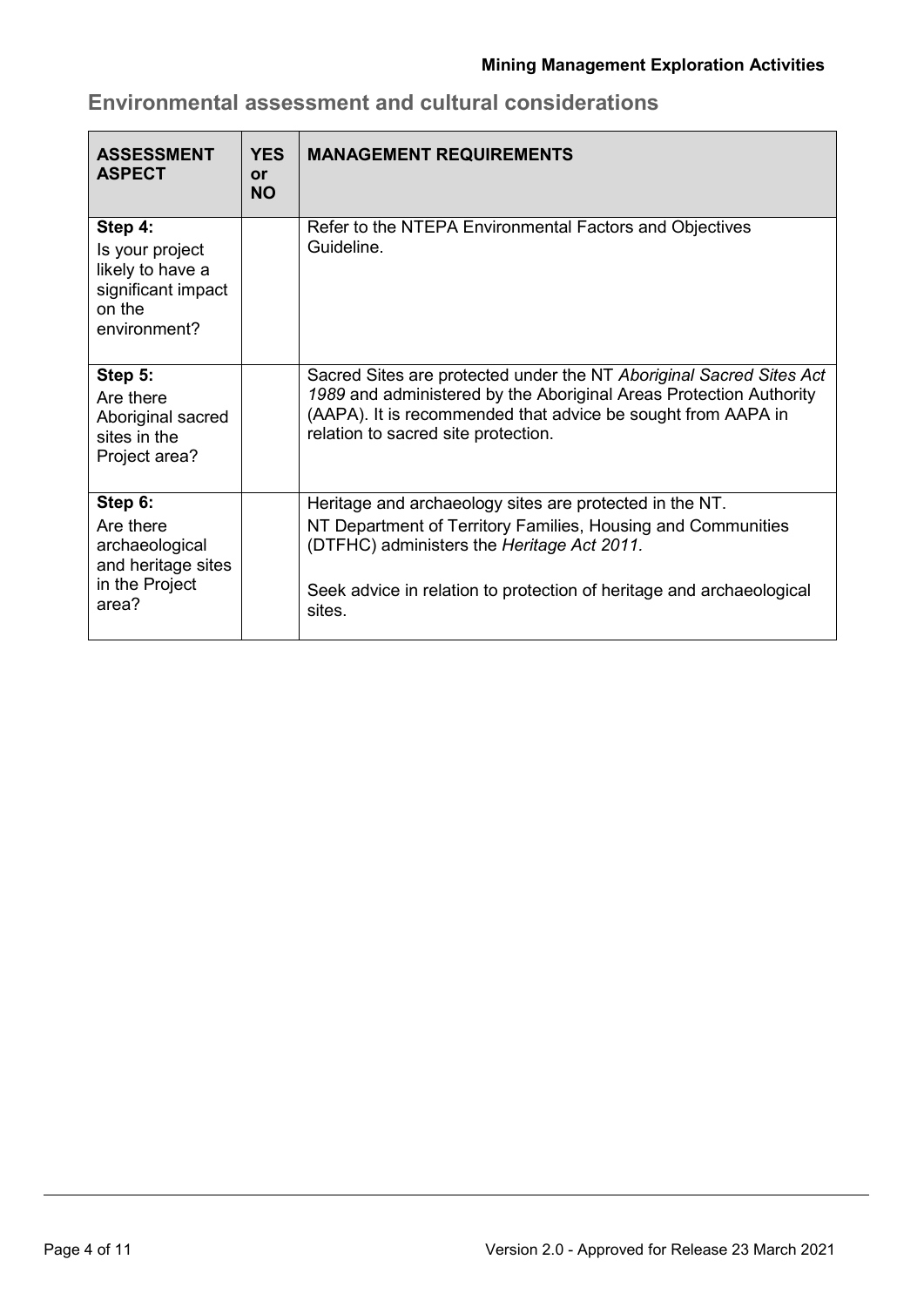### **Section 3 – Amendments**

As per Section 41(3) of the *Mining Management Act*, an MMP reviewed and amended under Section 41(1)(a) is to have amendments made since the previous MMP submission clearly identified.

| <b>Section</b> | <b>Amendment</b> |
|----------------|------------------|
|                |                  |
|                |                  |
|                |                  |
|                |                  |
|                |                  |
|                |                  |

Delete or add rows as required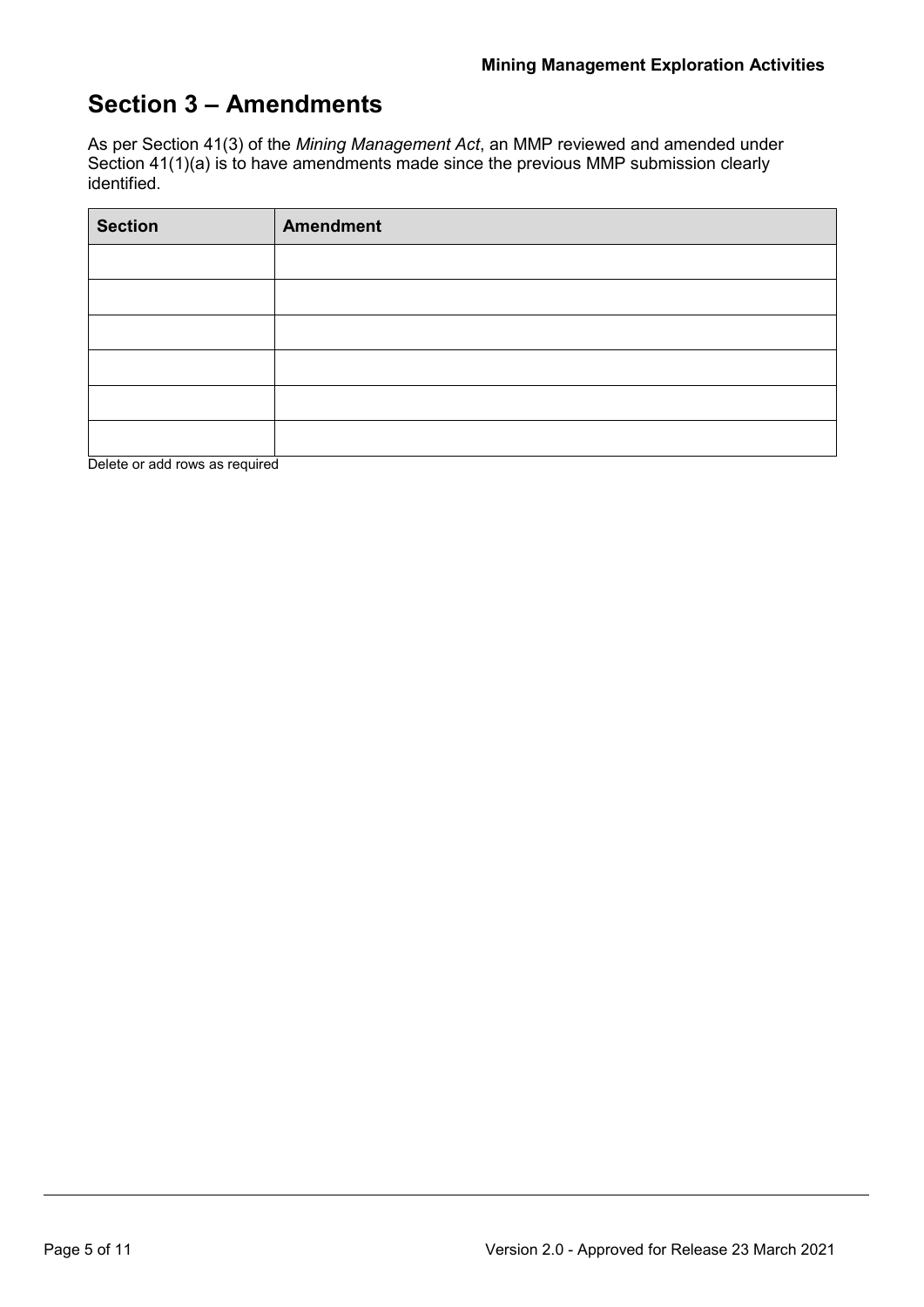## **Section 4 – Activities Proposed for this MMP only**

*Provide relevant EL numbers*

| <b>Mining Interests</b><br>(i.e. titles)                                                                                                                                                                         | <b>EL</b> | <b>EL</b> | <b>EL</b> | <b>EL</b> |
|------------------------------------------------------------------------------------------------------------------------------------------------------------------------------------------------------------------|-----------|-----------|-----------|-----------|
| Number and type of<br>proposed exploration drill<br>holes                                                                                                                                                        |           |           |           |           |
| Maximum depth of<br>proposed holes (m)                                                                                                                                                                           |           |           |           |           |
| Number and size of drill<br>pads to be cleared<br>(Length:<br>m x Width:<br>m)                                                                                                                                   |           |           |           |           |
| Total area of drill pads to<br>be cleared (ha)                                                                                                                                                                   |           |           |           |           |
| Number of proposed water<br>bores                                                                                                                                                                                |           |           |           |           |
| Is drilling likely to encounter<br>groundwater in multiple or<br>confined aquifers?<br>(Y, N, unsure) If answering<br>yes, please provide the<br>number of exploration<br>holes where this is likely to<br>occur |           |           |           |           |
| Number of costeans                                                                                                                                                                                               |           |           |           |           |
| Volume to backfill<br>costeans (Length:<br>m x<br>Width:<br>m<br>x Depth:<br>m)<br>Number of bulk sample pits                                                                                                    |           |           |           |           |
| Volume to backfill bulk                                                                                                                                                                                          |           |           |           |           |
| sample pits (Length:<br>m x<br>Width:<br>x Depth:<br>m<br>m)                                                                                                                                                     |           |           |           |           |
| Bulk sample pits approved<br>under Mineral Titles Act?<br>(Y or N). If Yes provide<br>approval                                                                                                                   |           |           |           |           |
| Line/track clearing:<br>(length m x width m)                                                                                                                                                                     |           |           |           |           |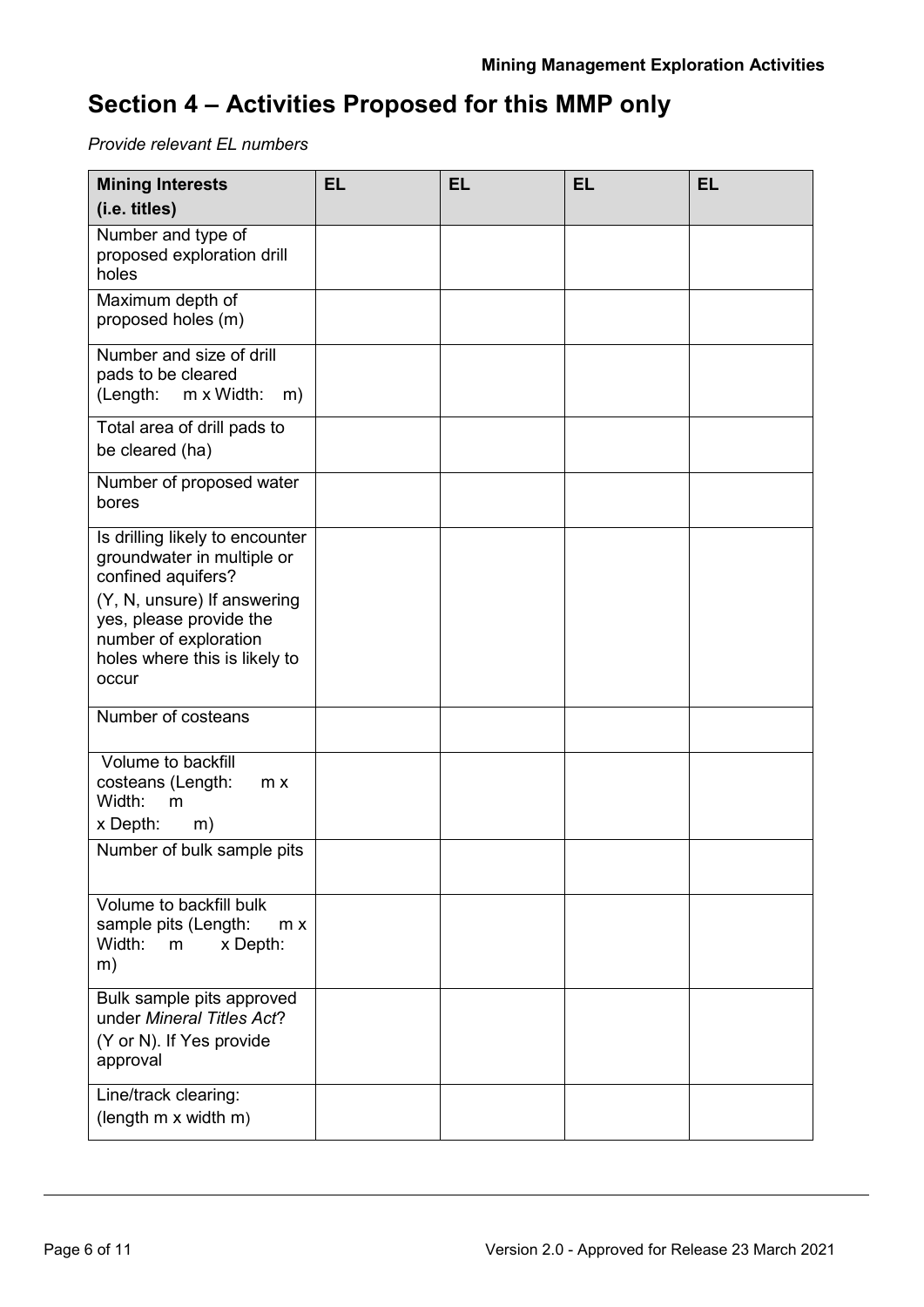| <b>Mining Interests</b>                                                                                                                               | EL | <b>EL</b> | <b>EL</b> | <b>EL</b> |
|-------------------------------------------------------------------------------------------------------------------------------------------------------|----|-----------|-----------|-----------|
| (i.e. titles)                                                                                                                                         |    |           |           |           |
| Area of proposed line/track<br>clearing (ha)                                                                                                          |    |           |           |           |
| Camp area to be                                                                                                                                       |    |           |           |           |
| cleared (ha)                                                                                                                                          |    |           |           |           |
| Camp Infrastructure<br>(i.e. demountable, tents)<br>Please provide a complete<br>list with measurements as<br>required in the security<br>calculation |    |           |           |           |
| Other                                                                                                                                                 |    |           |           |           |
| Total proposed area of<br>disturbance (ha)                                                                                                            |    |           |           |           |

Staging approach based on disturbance can be proposed and will be considered by the Department.

### **Section 5 – Previous Disturbance (for existing Authorisations only)**

The 'Disturbance Tracking' spreadsheet must be completed and attached to the MMP submission to complete this section. The spreadsheet is available on the departmental web page where this template is located.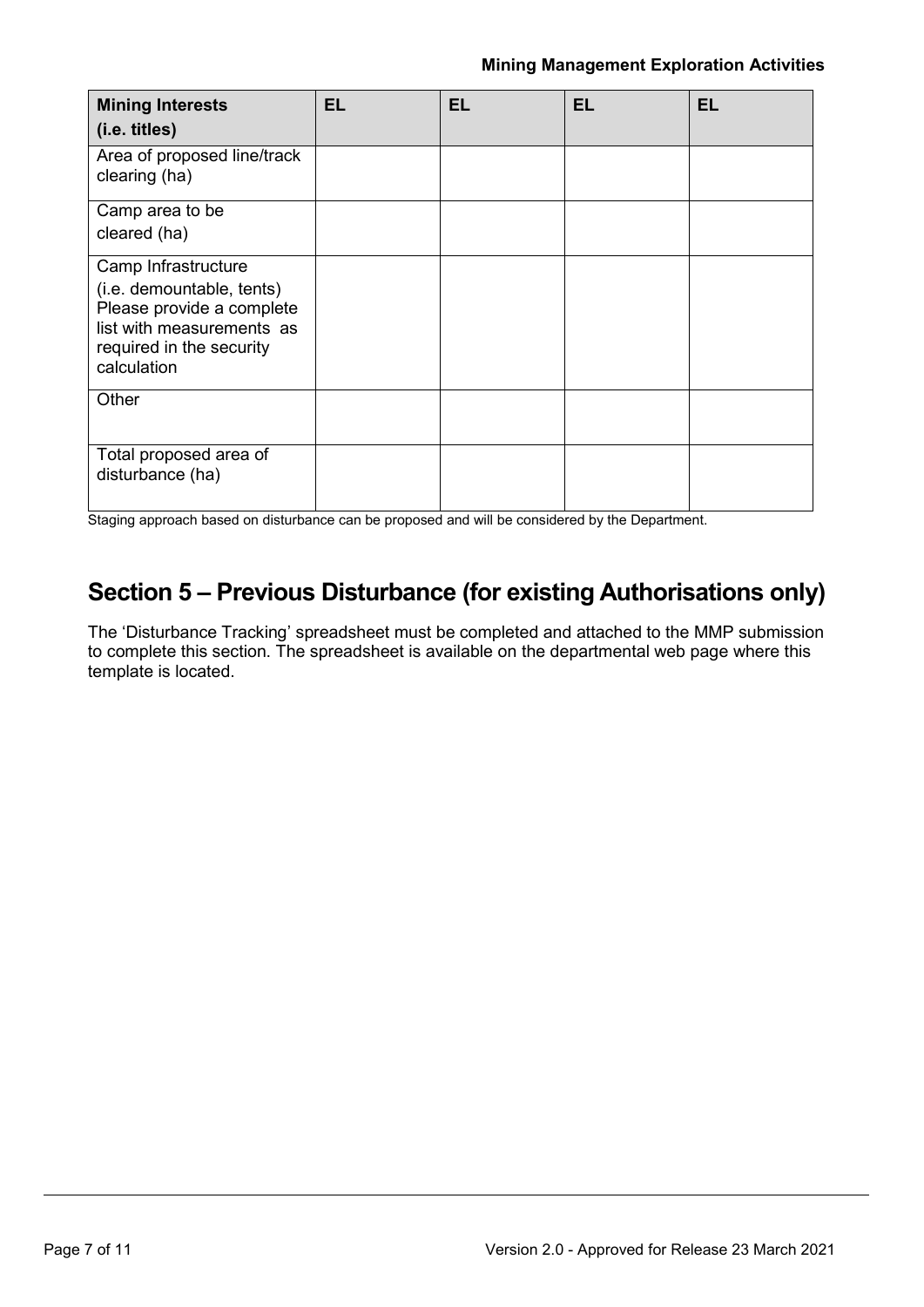## **Section 6 – Environmental Management**

By checking these shaded boxes, you are agreeing to implement the following minimum environmental management standards on the project area. Where boxes have been left unchecked, justification is required.

| 6.1  | Blade-up approach for clearing will be used (i.e. no windrows, leave root<br>stock and topsoil)                                                                                                                                          |
|------|------------------------------------------------------------------------------------------------------------------------------------------------------------------------------------------------------------------------------------------|
| 6.2  | Significant vegetation will be avoided during clearing (i.e. large trees,<br>specimens providing habitat or food sources, riparian vegetation, and<br>threatened species)                                                                |
| 6.3  | Vegetation clearing during, and immediately after rainfall events, will be<br>avoided                                                                                                                                                    |
| 6.4  | Vegetation clearing will be kept to the minimum required to safely traverse<br>vehicles and drill rigs along tracks and drill pads                                                                                                       |
| 6.5  | Where blade-up techniques cannot be employed, topsoil and vegetation will<br>be stockpiled appropriately for rehabilitation purposes                                                                                                     |
| 6.6  | All employees and contractors will be trained and inducted in relation to the<br>management of environmental risks in the work area, including weeds,<br>waterways, threatened species, soil erosion, sacred sites and heritage<br>areas |
| 6.7  | Sumps will be lined or tanks of appropriate size to contain water, sediment<br>and drilling fluids encountered during drilling, will be used                                                                                             |
| 6.8  | Sumps, drill holes, and fuel stores will be located away from environmentally<br>significant areas and water courses                                                                                                                     |
| 6.9  | Excavations (sumps, costeans and pits) will be appropriately ramped to<br>allow fauna egress                                                                                                                                             |
| 6.10 | Drill holes will be securely capped immediately after drilling                                                                                                                                                                           |
| 6.11 | Vehicle hygiene measures will be employed to prevent the introduction and<br>spread of invasive species and pathogens when mobilising vehicles and<br>equipment from one location to another                                             |
| 6.12 | Hydrocarbon spills will be minimised using liners and drip trays under<br>machinery, and appropriately sized spill-kits available in the event of a spill                                                                                |
| 6.13 | Hazardous substances (including hydrocarbons) will be stored and handled<br>in accordance with relevant Australian Standards                                                                                                             |
| 6.14 | Hydrocarbons will be stored in lined and bunded areas                                                                                                                                                                                    |
| 6.15 | Waste will be stored securely while on-site to minimise windblown rubbish<br>and access by feral animals                                                                                                                                 |
| 6.16 | Waste will be removed off-site and disposed of at an appropriate waste<br>management facility                                                                                                                                            |
| 6.17 | All environmental incidents will be reported to the Department in<br>accordance with Section 29 of the Mining Management Act.                                                                                                            |
| 6.18 | Acid and Metalliferous Drainage (AMD) and Potentially Acid Forming (PAF)<br>material derived from drilling cuts will be managed to avoid AMD and PAF<br>related issues on site.                                                          |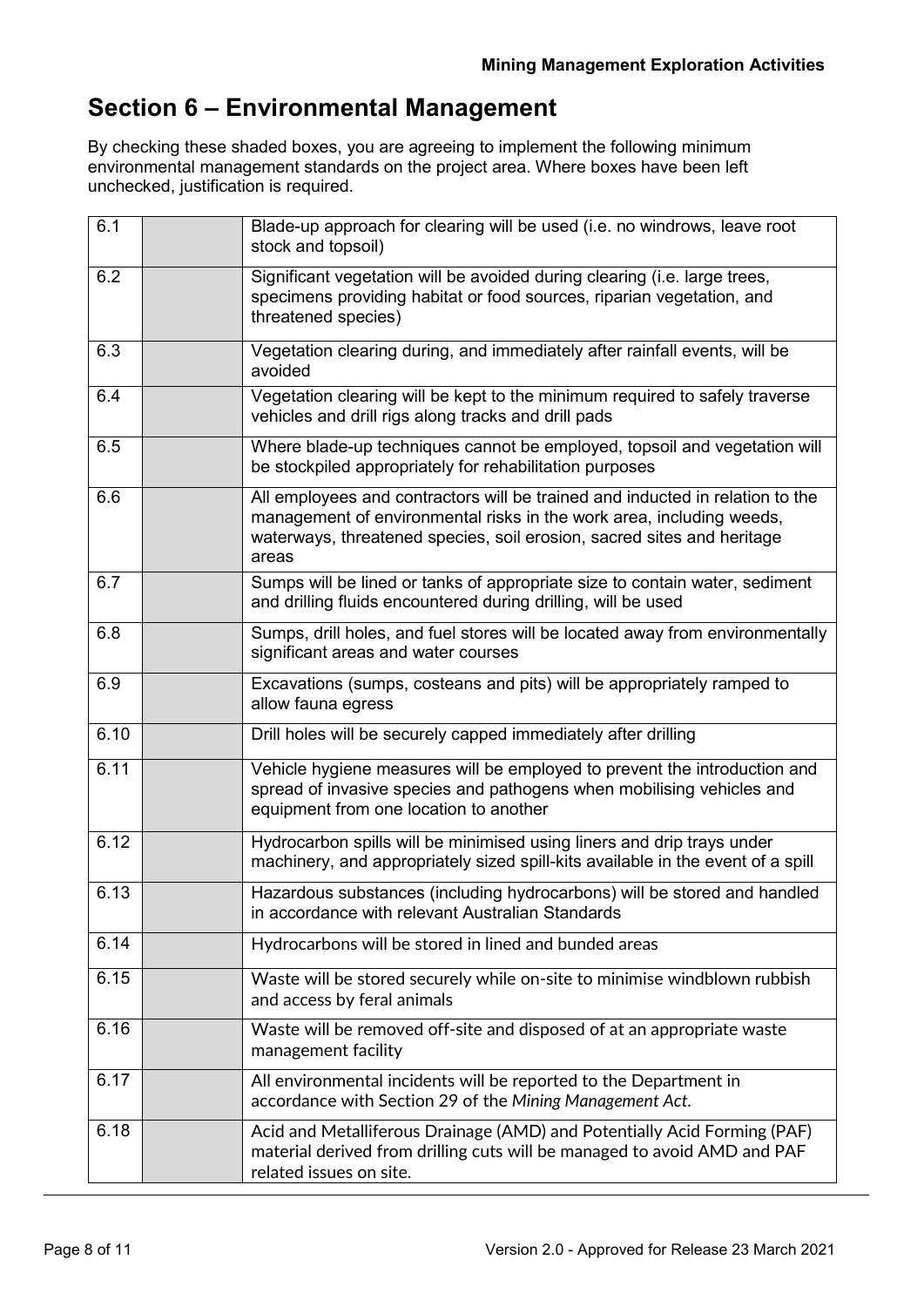| 6.19 | Radioactive/NORM drill cuttings will be managed to avoid radiation related<br>issues on site. |
|------|-----------------------------------------------------------------------------------------------|
| 6.20 | Dust management will be implemented on site.                                                  |

Justification and alternative management measures: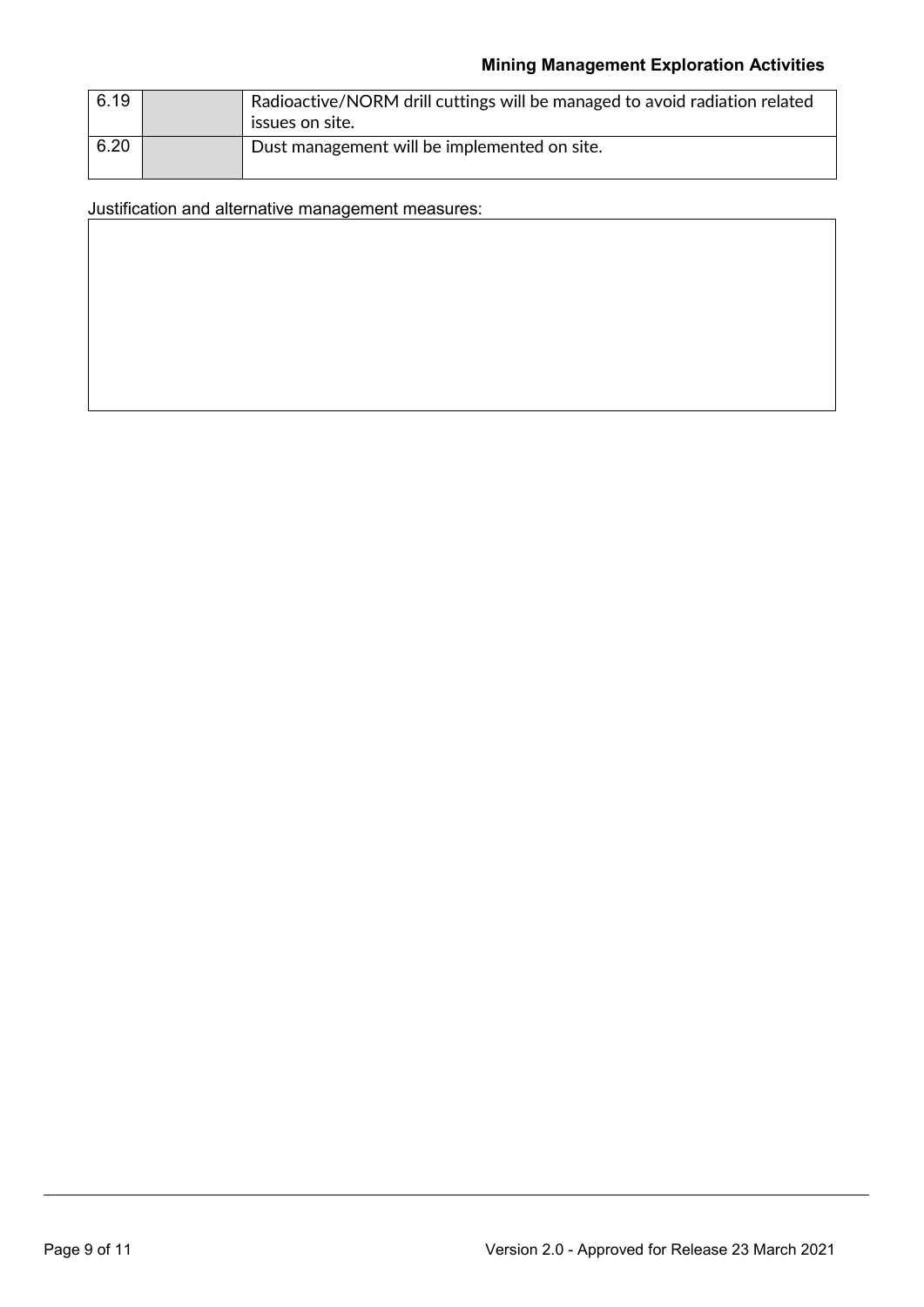### **Section 7 – Rehabilitation and Closure**

By checking these shaded boxes, you are agreeing to implement the following minimum rehabilitation standards on the project area. Where boxes have been left unchecked, justification is required.

A refund of security related to completed rehabilitation on site requires the submission of a rehabilitation report including photographs, an updated security calculation and updated disturbance tracking spreadsheet to the Department.

| 7.1  | Drill holes will be plugged below ground level at a minimum depth of 0.4 metres and<br>soil mounded to prevent subsidence, within 6 months of completion of drilling. |
|------|-----------------------------------------------------------------------------------------------------------------------------------------------------------------------|
| 7.2  | Drill holes encountering multiple or confined aquifers will be grouted with concrete.                                                                                 |
| 7.3  | Drill samples/spoil will be returned down drill holes, buried in sumps, or removed<br>from site.                                                                      |
| 7.4  | All drill hole and access markers including flagging tape, wooden markers and star<br>pickets will be removed from site.                                              |
| 7.5  | Cut and fill drill pads will be re-contoured to be consistent with the surrounding<br>terrain.                                                                        |
| 7.6  | Drill pads and compacted areas along the contour (on sloping ground) will be<br>ripped/scarified of and tracks will be cross-ripped (zig-zag).                        |
| 7.7  | Tracks will be rehabilitated, including pushing in all windrows, unless otherwise<br>agreed in writing by the land holder or appropriate third party.                 |
| 7.8  | Appropriate erosion and sediment controls will be installed where erosion is evident<br>or likely to occur.                                                           |
| 7.10 | Access through watercourses will be removed and banks restored.                                                                                                       |
| 7.11 | All previously disturbed areas will be stable, with no evidence of active soil erosion.                                                                               |
| 7.12 | All excavations will be backfilled within 6 months of their completion.                                                                                               |
| 7.13 | All water bores will be decommissioned unless otherwise agreed in writing by the<br>land holder or appropriate third party.                                           |
| 7.14 | All rubbish and infrastructure will be removed from site.                                                                                                             |
| 7.15 | Topsoil will be replaced and vegetation re-established.                                                                                                               |
| 7.16 | Contaminated soils (e.g. hydrocarbon or hazardous chemicals) will be rehabilitated<br>or removed from site.                                                           |
| 7.17 | Monitoring will be undertaken following the wet season or a significant rainfall event.                                                                               |

Justification and alternative management measures: